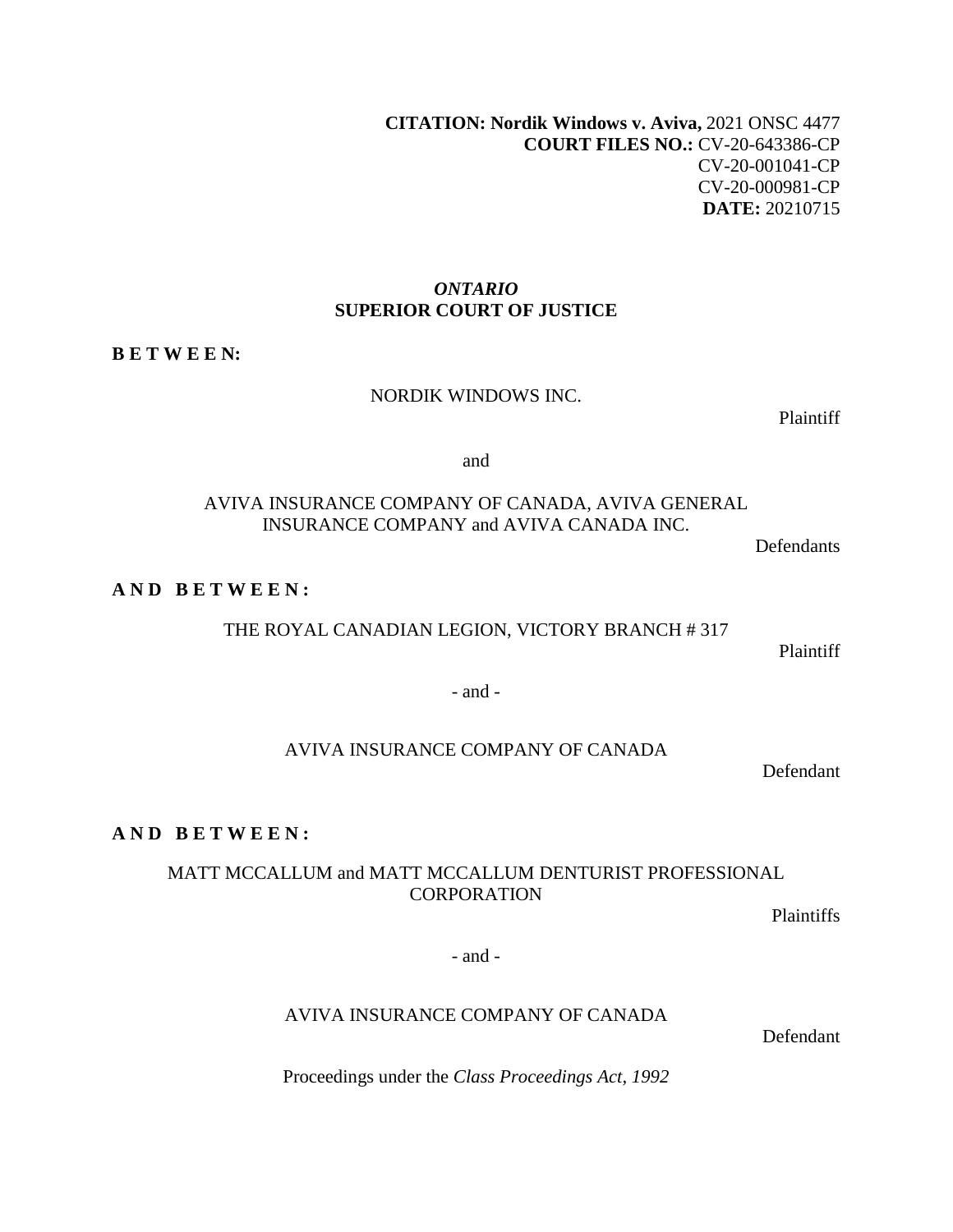**BEFORE:** Justice Edward Belobaba

**COUNSEL:** *Kevin L. Ross, Peter W. Kryworuk, Anthony J. Bedard, Alfonso Campos Reales, Jacob R.W. Damstra and Jacqueline M. Palef* for the Plaintiffs Royal Canadian Legion, Victory Branch #317 (CV-20-001041-CP) and Matt McCallum and Matt McCallum Denturist Professional Corporation (CV-20-000981-CP)

> *Crawford G. Smith, Rahool P. Agarwal, Matthew R. Law, Cole A. Pizzo, L. Craig Brown, Robert Ben, Stephen Birman, Ava N. Williams, Chris T. Blom and Mark Frederick* for the Plaintiff Nordik Windows Inc. (CV-20-643386-CP)

> *Alan L. W. D'Silva , Glenn Zacher, Daniel S. Murdoch* and *Lesley Mercer* for the Aviva defendants in the above actions

**HEARD:** May 18, July 5 and July 6, 2021 via Zoom video

# **Certification Motions**

[1] These are motions for the certification of three proposed class actions against Aviva Insurance for what appears to be a blanket denial of coverage for COVID-19-related business  $loss$  claims.<sup>[1](#page-1-0)</sup>

[[2](#page-1-1)] As a result of an earlier carriage decision<sup>2</sup>, the claims against Aviva were carved out of a larger omnibus proceeding and assigned to two groups of counsel:

- (i) Lerners LLP would advance the claims of (i) some 625 Royal Canadian Legion branches and (ii) about 250 Ontario denturists ("the Lerners Actions"); and
- (ii) The Nordik Consortium (Lax O'Sullivan Lisus Gottlieb LLP, Thomson Rogers, and Miller Thomson LLP) would advance the claims of the 27,000 or so remaining Aviva insureds ("the Nordik Action").

[3] The claims against Aviva were carved out of the larger proceeding because the decoupling was in the best interests of the Aviva insureds. Of the 16 insurers sued in the omnibus proceeding, only Aviva provided business interruption or "BI" coverage that arguably was directly on point. More specifically, Aviva provided "restricted access coverage" for loss of

<span id="page-1-0"></span><sup>&</sup>lt;sup>1</sup> Aviva advised its brokers in a Bulletin in May, 2020 that "on the vast majority of our policies, there's no coverage for business interruption losses related to COVID-19 …"

<span id="page-1-1"></span><sup>2</sup> *Workman Optometry et al v. Aviva Insurance et al*, 2021 ONSC 142.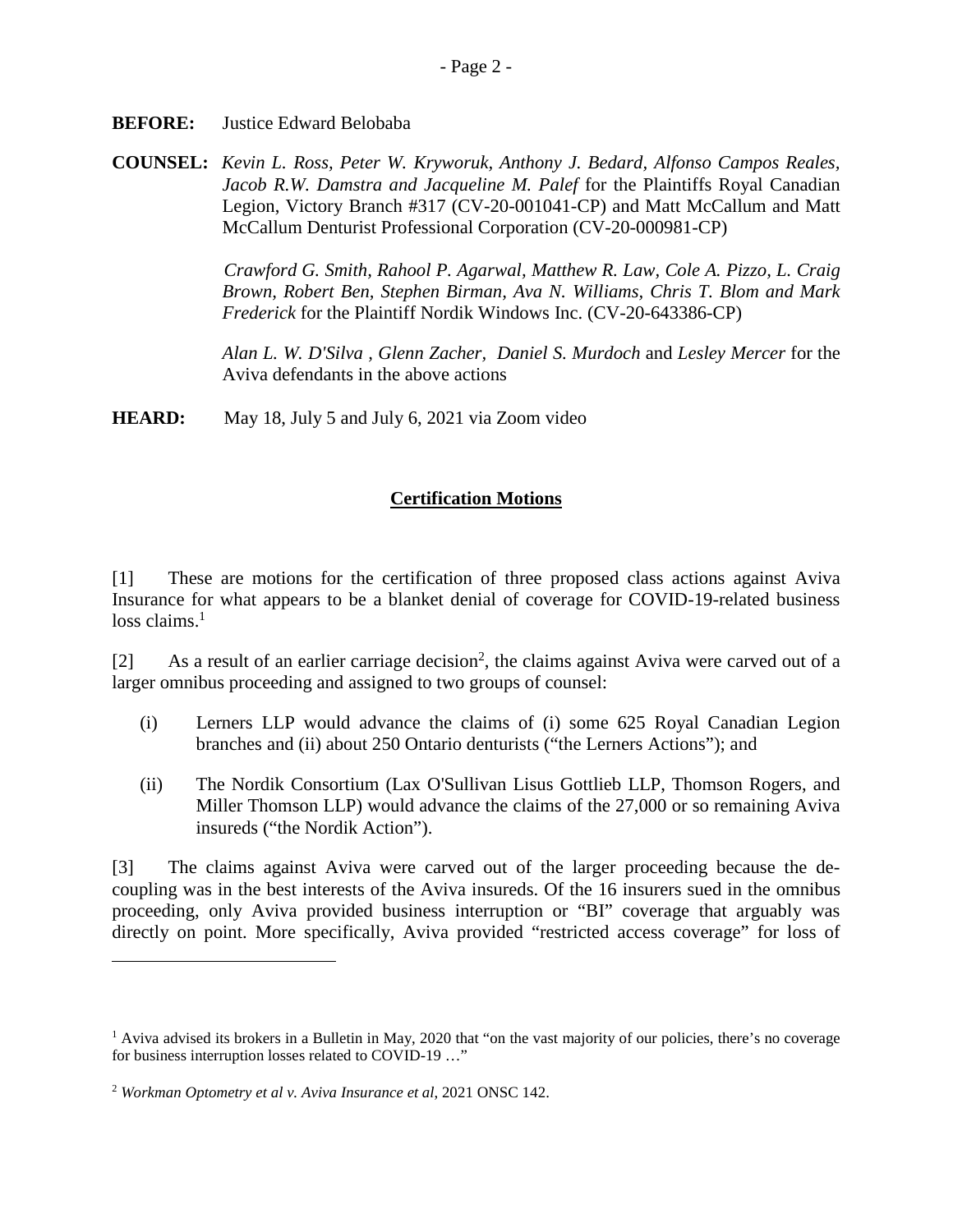income "caused by the interruption of the business when ingress or egress from the premises is restricted in whole or in part by order of a civil authority resulting from an outbreak of a contagious or infectious disease that is required by law to be reported to government authorities."[3](#page-2-0)

[4] Given the business loss caused by the COVID-19-related lockdowns and restrictions and what appeared to be (arguably) on-point coverage provisions, it made sense that the Aviva class members be permitted to advance a faster and more focused claim aimed only at Aviva.<sup>[4](#page-2-1)</sup> Hence, these three proposed class actions.

[5] Counsel for Aviva point out that the Nordik Action has improperly named Aviva General Insurance Company, which does not issue commercial property policies, and Aviva Canada Inc., which is a holding company that does not issue insurance policies — that the only proper defendant in this proposed class action is Aviva Insurance Company of Canada. I accept this correction and I will therefore refer to the defendant as "Aviva" or "the defendant".

## **Decision**

[6] For the reasons that follow, the Lerners Actions and the Nordik Action (with one proviso) are certified as class proceedings.

[7] The certified common issues are attached in the Appendix.

[8] Before turning to the certification analysis, I will briefly set out the backdrop and summarize the coverage issues.

## **Backdrop**

[9] In March 2020, civil authorities across Canada began to respond to outbreaks of COVID-19. In Ontario, for example, the provincial government issued an Order in Council on March 17, 2020 declaring a state of emergency expressly recognizing that "the outbreak of a communicable disease namely COVID-19 coronavirus disease constitutes a danger of major proportions that could result in serious harm to persons".[5](#page-2-2)

[10] Provincial and other civil authorities nation-wide issued orders requiring the closure of schools and non-essential businesses, and imposing strict limitations on indoor and outdoor gatherings. It was more than a year later and only after most of the population was vaccinated

<span id="page-2-0"></span><sup>3</sup> *Ibid.,* at para. 15.

<span id="page-2-1"></span><sup>4</sup> *Ibid.,* at para. 18.

<span id="page-2-2"></span><sup>5</sup> Order-in-Council 518/2020 (O. Reg 50/20) declaring a provincial emergency pursuant to the *Emergency Management and Civil Protection Act*, R.S.O. 1990, c. E.9, as am.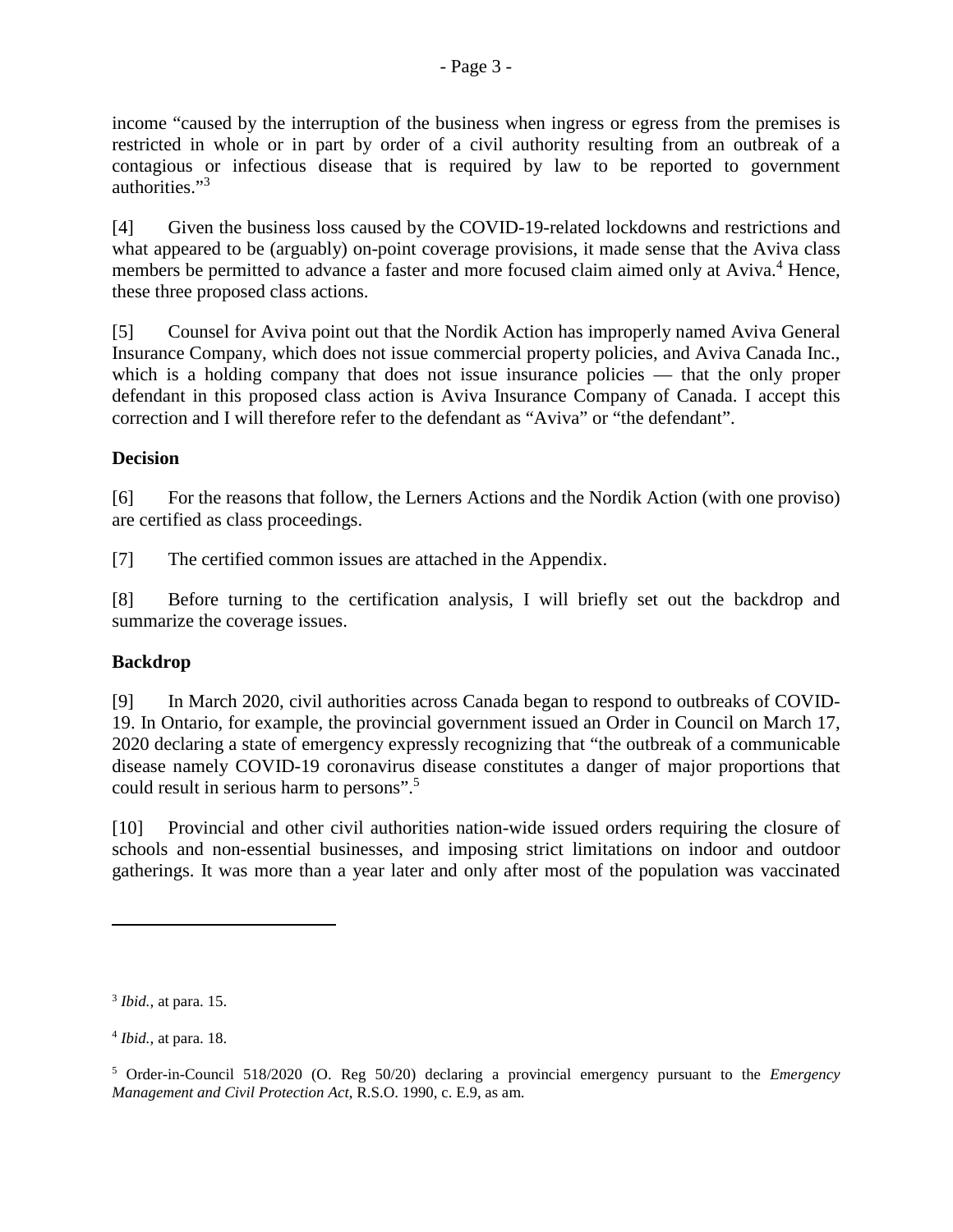that the various restrictions began to ease and the economy was allowed to re-open, albeit in strictly controlled steps and stages.

[11] The impact of the closure orders and related restrictions on both small and large business operations has been devastating. National studies found that the debt load of small businesses increased by more than \$135 billion in a matter of months. And that "more than 239,000 businesses could vanish because of Covid-19 as the new wave of restrictions and lockdowns leave a growing number of entrepreneurs considering giving up".<sup>[6](#page-3-0)</sup> I said this in the carriage decision:

> The Covid-19 restrictions and lockdowns continue to decimate Canadian business. This is that rare class action where real people are sustaining real harm in real time. It is therefore important to every class of BI claimants to get to a legal determination as quickly as possible.

[12] The proposed class actions before me are aimed at the BI coverage provided by the Aviva defendants.

### **The coverage issues**

[13] Aviva offers three types of policies containing BI coverage:

- a. *Enterprise*: For small to medium sized enterprises, providing comprehensive base coverage that can be supplemented with business interruption coverage. The Enterprise policies and supplementary coverages are, in Aviva's evidence, "standard form" and the coverage language is "set by Aviva and largely not open to negotiation." "Program policies" designed for industry groups largely use the Enterprise wording;
- b. *Manuscript*: Custom-made policies designed to meet the specific needs of particular insureds or groups of insureds (e.g., the Hotel Program policy);
- c. *Subscription*: Policies where multiple insurers share the risk of underwriting the policy.

[14] There are three "standard clauses" relating to BI coverage: Restricted Access ("RA"), Negative Publicity ("NP") and Physical Damage. In 2020, there were just over 28,000 businesses with Aviva insurance policies that contained the RA, NP and Physical Damage clauses. According to Aviva, each of the RA, NP and Physical Damage clauses are contained in "standard form" supplementary coverages and are "substantively the same" across each policy.

[15] The relevant language in the RA coverage provides as follows:

<span id="page-3-0"></span><sup>6</sup> *The Globe & Mail Report on Business* (January 21, 2021) at B-1.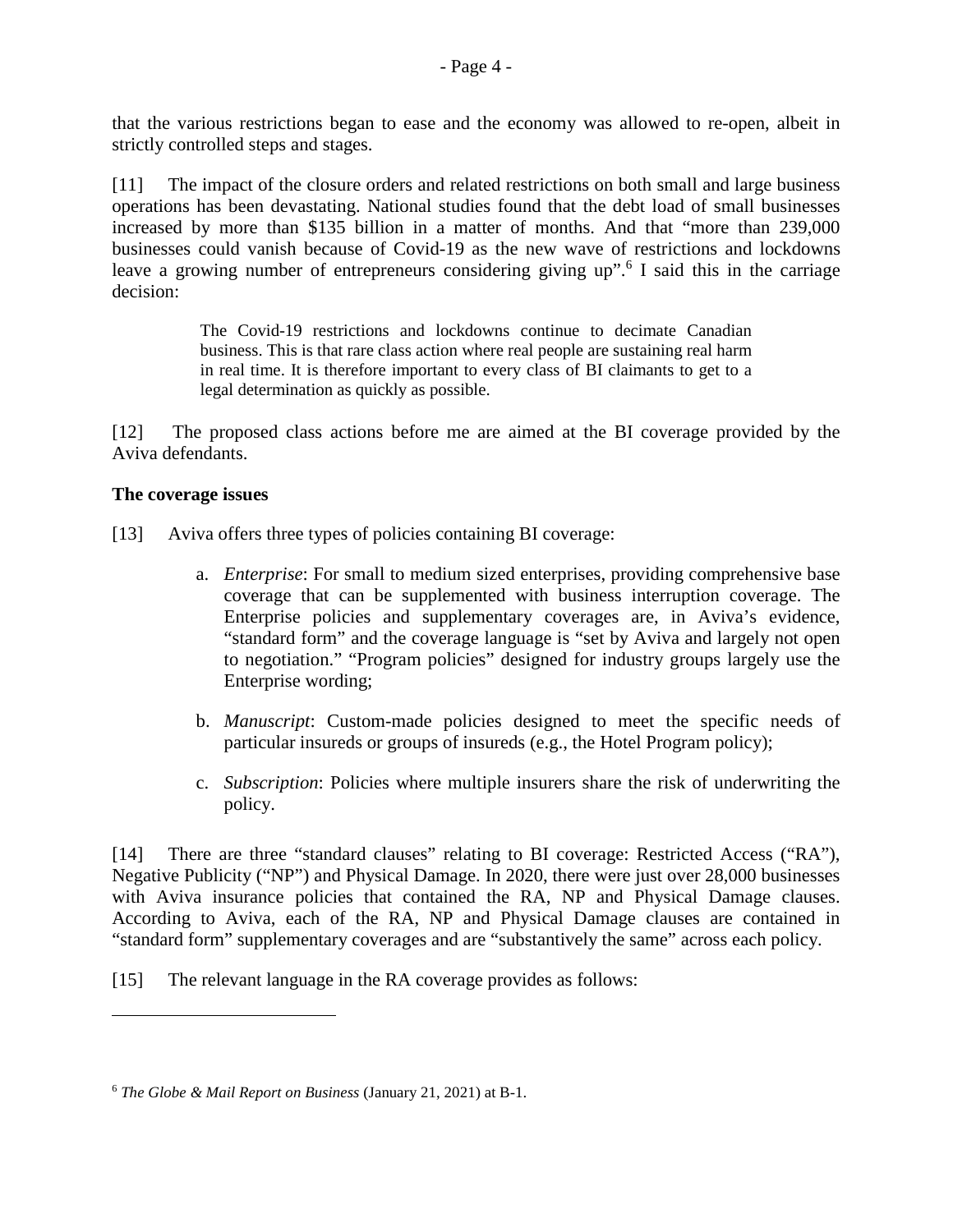This form insures the actual loss of "business income" sustained by the Insured caused by the interruption of the "business" at the "premises" when ingress to or egress from the "premises" is restricted in whole or in part …

by order of civil authority resulting from any of the following occurrences:

an outbreak of a contagious or infectious disease that is required by law to be reported to government authorities.

[16] Here is the relevant language in the NP coverage:

This form is extended to insure the actual loss of "business income" sustained by the Insured as a direct result of any of the following occurrences …

an outbreak of a contagious or infectious disease within 25 kilometres of the "premises" that is required by law to be reported to government authorities;

[17] The relevant language in the Physical Damage coverage reads as follows:

The Insurer will indemnify the Insured for the actual loss of "business income" sustained by the Insured directly resulting from the necessary interruption of the "business" caused by "damage" occurring during the policy period.

"damage" means the direct physical loss of or damage to property at the "premises" from an insured peril.

[18] There is evidence that Aviva received and considered some of the COVID-19-related BI claims. But there is also evidence that the defendants issued a Bulletin in May, 2020 advising its brokers that "on the vast majority of our policies, there's no coverage for business interruption losses related to COVID-19 …" And for those that submitted a claim and were denied coverage, there is evidence that the defendant's denial letters all used the same language:

> As the COVID-19 virus itself does not constitute "direct physical loss or damage" to property, [the Physical Damage coverage does] not apply. Also, the negative publicity and restricted access coverages … do not provide cover for global pandemics such as COVID-19.

[19] In her affidavit, Aviva's chief technical underwriter explained Aviva's corporate position as follows:

- Restricted Access: "The RA Clause does not provide coverage for business interruption losses caused by province-wide shutdown orders…"
- Negative Publicity: "...[T]he NP Clause does not provide coverage for business income losses arising from global pandemics."
- Physical Damage: "…[T]he actual or suspected presence of COVID-19 at an insured premises as well as restrictions placed on access to an insured premises as a result of any applicable government shutdown orders, does not amount to "physical loss of or damage to" those premises…"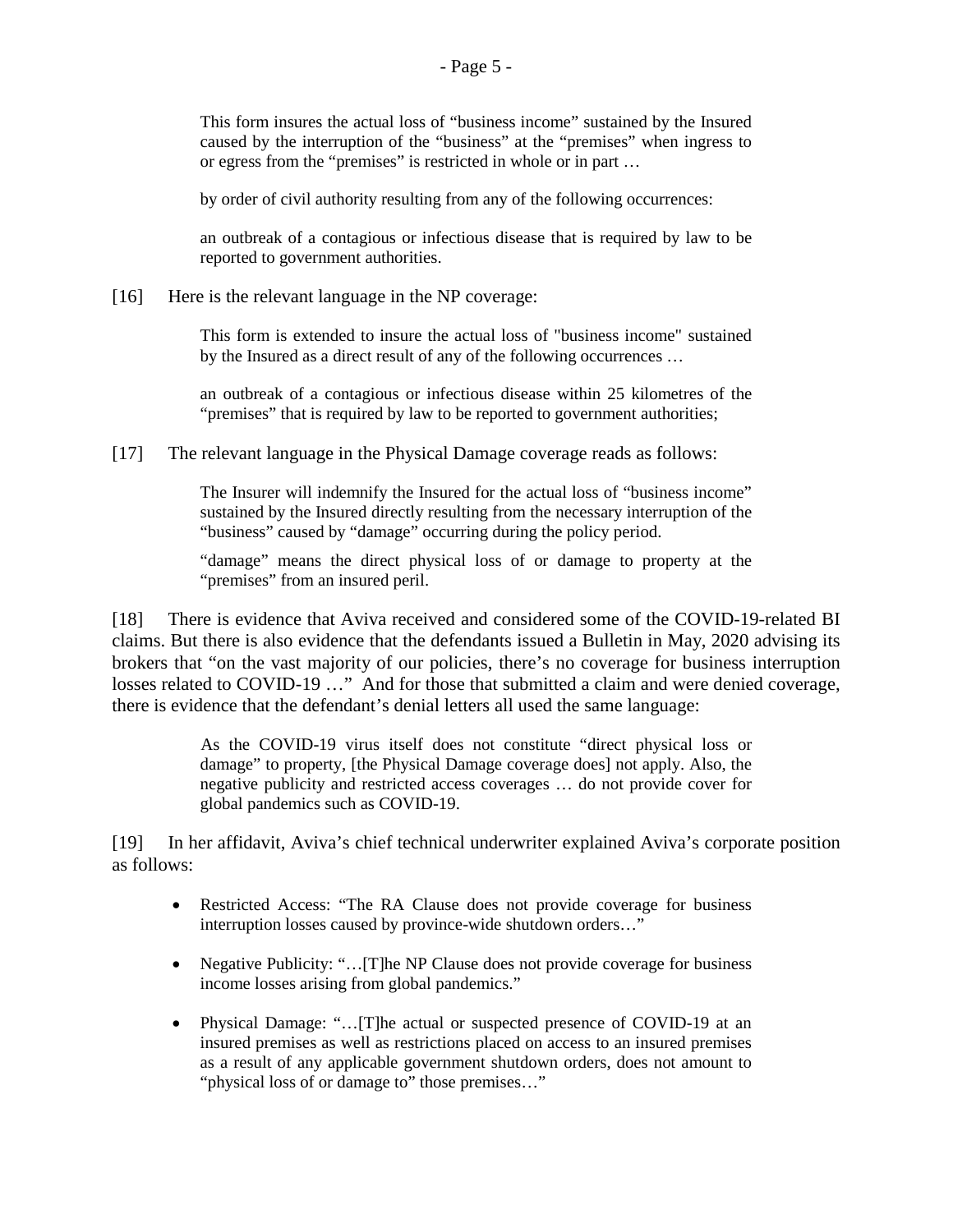[20] The two Lerners Actions (Legions and Denturists) limit their claims to the RA and NP coverage provisions. The Nordik Action advances all three: RA, NP and Physical Loss or Damage.

### **Counsel agree to partial certification**

[21] To their credit, counsel on both sides were able to agree by the end of the certification hearing that almost all of the requirements for certification as set out in s. 5(1)(a) of the *Class*  ProceedingsAct<sup>7</sup> were arguably satisfied. This was a sensible realization. As I said to counsel in an earlier Direction, the coverage issues are complicated and will be hard-fought on the merits but certification should be relatively simple and straight-forward. Indeed, as I noted in the Direction, this was a "plain vanilla certification".

[22] Aviva has issued well over 20,000 policies with the same standard-form and nonnegotiable Restricted Access, Negative Publicity, and Physical Damage coverages. There is evidence that the denial of coverage letters were identical in form and content. There is evidence that the defendant had adopted a company-wide position that its policies did not cover "global pandemics". And, as already noted, a largely blanket denial was communicated to the brokers in May, 2020. In short, there is ample evidence of commonality and of numerous key issues that should be decided on a class-wide basis via a class proceeding. Counsel were right to come to some agreement.

[23] In the Lerners Actions, Aviva consented early on to a partial certification. The defendant accepted the cause of action (breach of contract), the class definition, six of the seven proposed common issues, preferability and suitable representative plaintiff. The only point in dispute was the proposed common issue about the Negative Publicity coverage and whether these was sufficient class-wide commonality.

[24] In the Nordik Action, all five of the certification requirements were contested initially but as the hearing concluded, counsel were able to achieve a reasonable level of agreement. After the plaintiff limited its causes of action to breach of contract and breach of the duty of good faith, the defendant no longer contested the s.  $5(1)(a)$  requirement. The defendant also consented to a revised list of common issues — with the result that the only PCI in dispute in the Nordik Action (as in the Lerners Actions) was the one that dealt with the Negative Publicity coverage.<sup>[8](#page-5-1)</sup>

[25] Counsel on either side of the Nordik Action, however, could not agree on the class definition under s.  $5(1)(b)$  or the suitability of the proposed representative plaintiff under s. 5(1)(e). With respect to the latter, Aviva argued that the business operation of Nordik Windows

<span id="page-5-0"></span><sup>7</sup> *Class Proceedings Act, 1992,* S.O. 1992, c. 6. Please note that the original (unamended) CPA applies to these proceedings.

<span id="page-5-1"></span><sup>&</sup>lt;sup>8</sup> I commend class counsel for accepting my suggestion that their proposed "aggregate damages" and "relief from forfeiture" common issues be deferred to the summary judgment motion (or trial).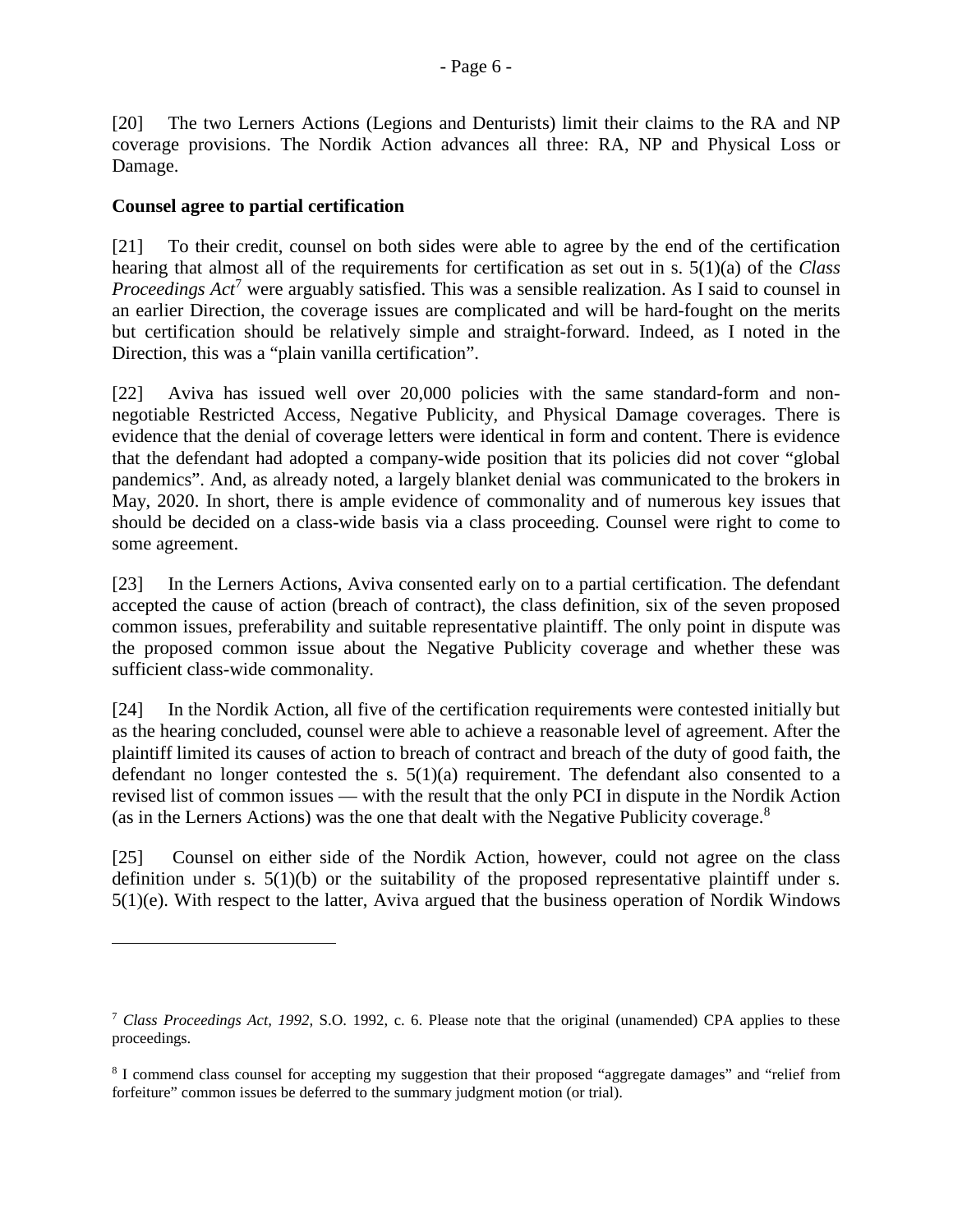had not been interrupted by any COVID-19-related orders of any civil authority — that it had no viable insurance claim and was therefore not a suitable class representative. Indeed, Aviva had filed a pre-certification motion on this very point — and I had directed that this motion would be heard after certification.

[26] This earlier direction, however, was based on an understanding of the evidence that had changed considerably as the certification hearing progressed. I therefore advised counsel during the certification hearing that in fairness to Aviva and to the overall manageability of the certification process, I would hear and decide Aviva's motion challenging Nordik Windows as the proposed representative plaintiff as soon as it could be scheduled.<sup>[9](#page-6-0)</sup>

[27] Counsel for Aviva should understand that another representative plaintiff can easily be added should this prove necessary. Indeed, the plaintiff has recently advised that they intend to add Nordik Cash and Carry and two other class members as proposed representative plaintiffs.

[28] In any event, Aviva's motion challenging the proposed representative in the Nordik Action (if it goes ahead) will be argued next month. In the meantime, I will release my reasons dealing with everything except this remaining requirement. After I hear Aviva's motion, I will issue an Addendum to these reasons limited to the s. 5(1)(e) issue.

# **The Lerners Actions are certified**

[29] The CPA requirements relating to causes of action (here only breach of contract), class definition, common issues, preferability and suitable representative plaintiffs are satisfied.

[30] *Common issues.* The defendant consents to six of the seven PCIs. These are set out in the attached Appendix. The only issue in dispute is PCI No. 2 that asks about the Negative Publicity coverage:

> What constitutes an occurrence of an outbreak of a contagious or infectious disease within 25 km of a Class Member's premises, or such other distance as specified in the policy, required by law to be reported to government authorities that will trigger coverage under the supplemental Negative Publicity coverage for loss of business income sustained as a direct result of such occurrence?

[31] The defendant says that the answer to this PCI is highly individualized, cannot be answered on a class-wide basis and should not be certified as a common issue. I do not agree. The PCI does not ask "*was* there an outbreak … within 25 kilometres of a class member's premises" — if that were the question, then individualized determinations would be necessary. The PCI asks "*what constitutes* an outbreak …" (that is – does it mean one case, more than one case, more than ten cases?) — and this question requires no individual determinations. There is inherent and class-wide commonality.

<span id="page-6-0"></span><sup>&</sup>lt;sup>9</sup> Section 12 of the CPA provides ample jurisdiction for this revised sequencing direction.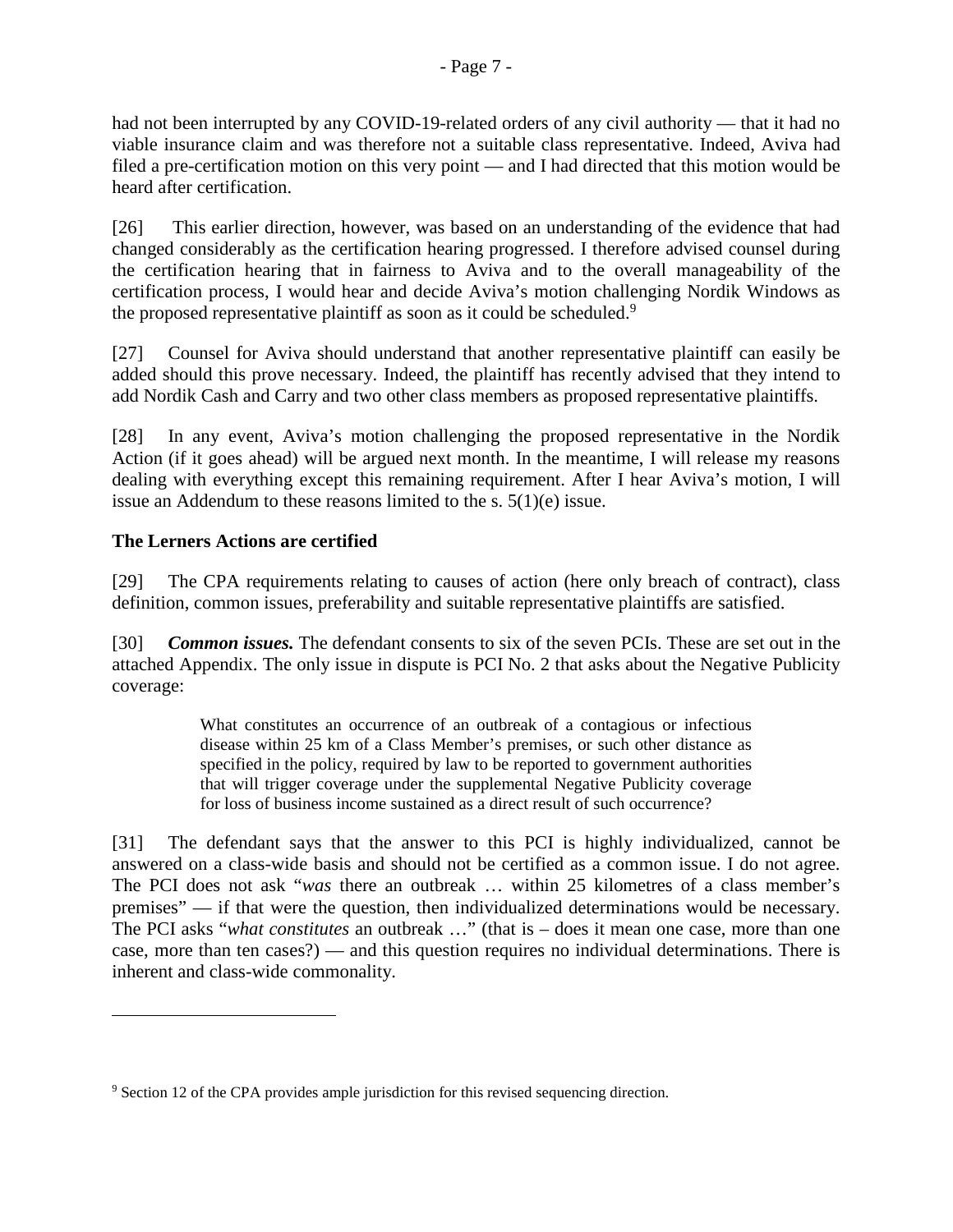[32] The applicable caselaw supports the certification of PCI No. 2. An issue can be a common issue even if it makes up a limited aspect of the liability question and even though many individual issues remain to be decided after its resolution.<sup>[10](#page-7-0)</sup> A common issue need not dispose of the litigation; it is sufficient if it is an issue of fact or law common to all claims and its resolution will advance the litigation.<sup>[11](#page-7-1)</sup> Finally, as s. 6 of the CPA makes clear, certification shall not be refused solely because the relief claimed includes a claim for damages that would require individual assessments after the determination of the common issues.

[33] The court's analysis of PCI No. 2 will not decide individual coverage claims (these will be determined at a later stage if coverage is established) but it will advance the litigation significantly by interpreting key coverage components — such as the interpretation of "outbreak", "contagious or infectious disease", and "required by law to be reported to government authorities" — each of which has a common application. There is at least some basis in fact that these standard-formulations in the defendant's standard-form policies about NP coverage can be answered on a class-wide basis. Indeed, most if not all of these key coverage components will be addressed when the court answers PCI No. 1, the agreed-to RA common issue: and see Note Two at the end of the attached Appendix.

[34] In short, the proposed common issue about NP coverage in the Lerners Actions is easily certified. This means that the identical issue in the Nordik Action will also be certified.

[35] *Class definitions.* For the sake of completeness, I set out the agreed-to class definitions in the Lerners Actions. In both the Legions and Denturists actions, class counsel agreed to limit the class to Aviva-insureds who "have submitted a claim". This claims-made limitation made sense in the Lerners Actions because class counsel were satisfied that all affected Legion and Denturist class members have submitted insurance claims. (I note that class counsel in the Nordik Action, where class size is in the many thousands, prefer to use a broader class definition).

[36] The agreed-to class definition in the Legions action provides as follows (emphasis added):

> All persons, natural or corporate, carrying on operations as branches of The Royal Canadian Legion and other veterans, service, and legacy organizations operating in a similar manner to Legion Branches across Canada (except British Columbia) which were insured by *and have submitted a claim* to Aviva Insurance Company of Canada ("Aviva") under a Commercial Insurance Policy issued by Aviva on behalf of The Royal Canadian Legion, pursuant to the PIB Provincial Command Insurance Program ("Legion Program"), which included "Restricted Access" coverage and/or "Negative Publicity" coverage under

<span id="page-7-0"></span><sup>&</sup>lt;sup>10</sup> *Cloud v. Canada (Attorney General), (2004)* 73 O.R. (3d) 401 (C.A.), leave to appeal to the S.C.C. ref'd, [2005] S.C.C.A. No. 50.

<span id="page-7-1"></span><sup>11</sup> *Fulawka v Bank of Nova Scotia*, 2012 ONCA 443 at para. 81, leave to appeal to SCC refused, 2013 CanLII 14307 (SCC)*; Kirk v. Executive Flight Centre Fuel Services Ltd.,* 2019 BCCA 111, at para. 65.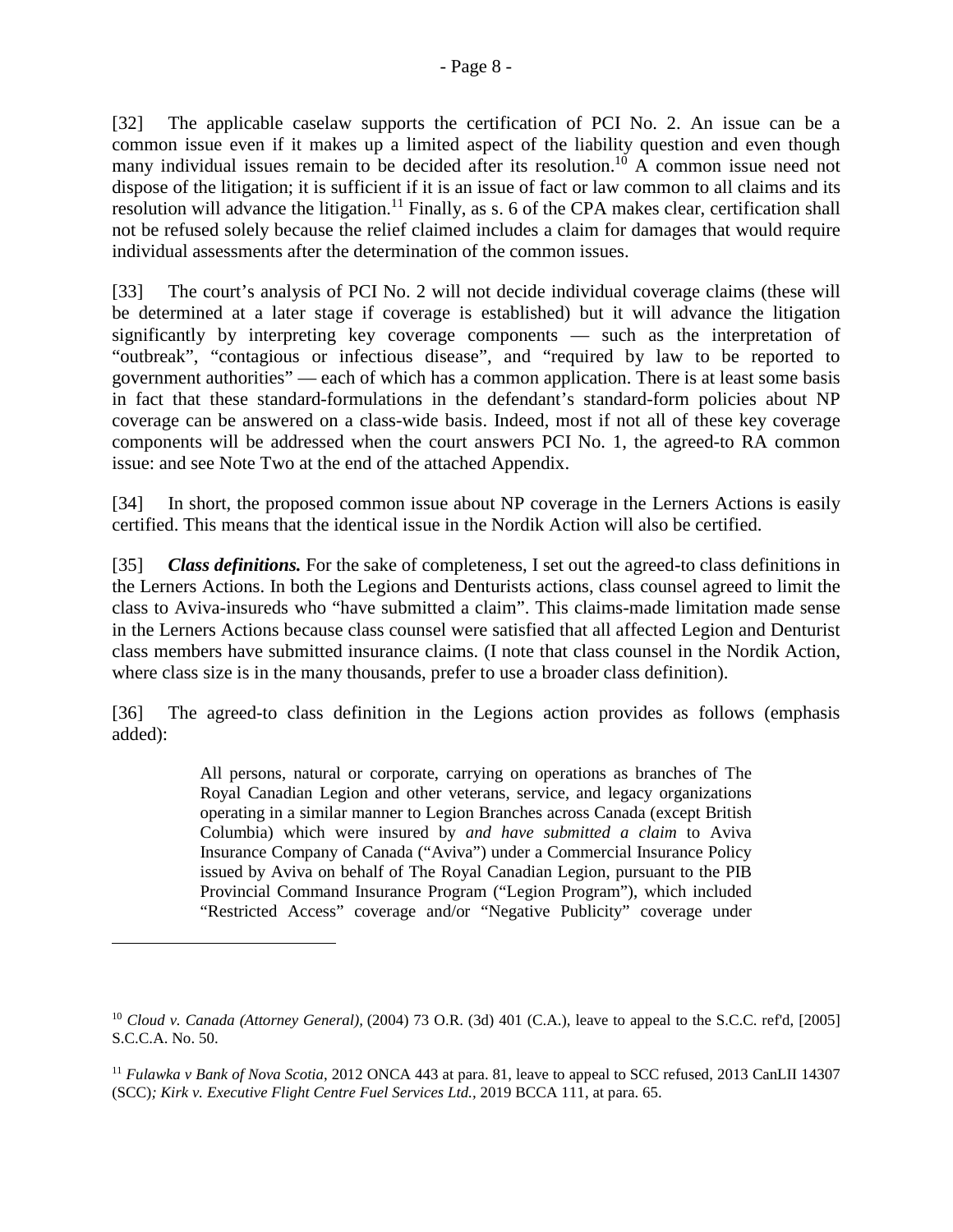Business Income Actual Loss Sustained Form (912000-01), *and which claimed loss of business income*:

a) caused by the interruption of its business when ingress to or egress from its premises was restricted in whole or in part ("Restricted Access") by the mandatory closure order made by the Province of Ontario on March 23, 2020, and similar closure orders made in all Provinces and Territories in Canada in March or April 2020 (the "Closure Orders"), and/or

b) caused by the interruption of its business when ingress to or egress from its premises was restricted in whole or in part by any subsequent order of civil authority, and/or

c) as a direct result of an outbreak of COVID-19 *within 25 kilometres* of its premises.

[37] The agreed-to class definition in the Denturists action is the same but has a one-kilometre geographic limitation for the NP coverage (emphasis added):

> All persons, natural or corporate, carrying on operations usual to a denturist who were insured by *and have submitted a claim* to Aviva Insurance Company of Canada ("Aviva") [under listed policies] and *which claimed loss of business income*:

> a) while access to its premises was restricted in whole or in part ("Restricted Access") by the mandatory closure order made by the Province of Ontario on March 23, 2020 (the "Closure Order"), and/or

> b) while access to its premises was restricted in whole or in part by any subsequent order of civil authority, and/or

> c) as a direct result of an outbreak of COVID-19 *within 1 kilometre* of its premises.

[38] Both the Legion and Denturists actions propose workable class definitions that satisfy the CPA and applicable caselaw. As already noted, the defendant, sensibly, did not contest preferability or the suitability of the representative plaintiffs.

[39] I conclude that the Lerners Actions should be certified as class proceedings.

## **The Nordik Action is conditionally certified**

[40] Given counsel's agreement, and my decision herein to certify PCI No. 2 in the Lerners Actions, it follows that all 11 common issues are certified in the Nordik Action: see the attached Appendix. The only remaining points of dispute in the Nordik Action are the class definition and the representative plaintiff. The latter, as already noted, will be addressed in an Addendum that will be released after next month's s.  $5(1)(e)$  motion. That leaves the class definition.

[41] *Class definition.* In the Lerners Actions, class counsel were content to limit the class to persons "who were insured by and have submitted a claim" to Aviva. The defendant submits that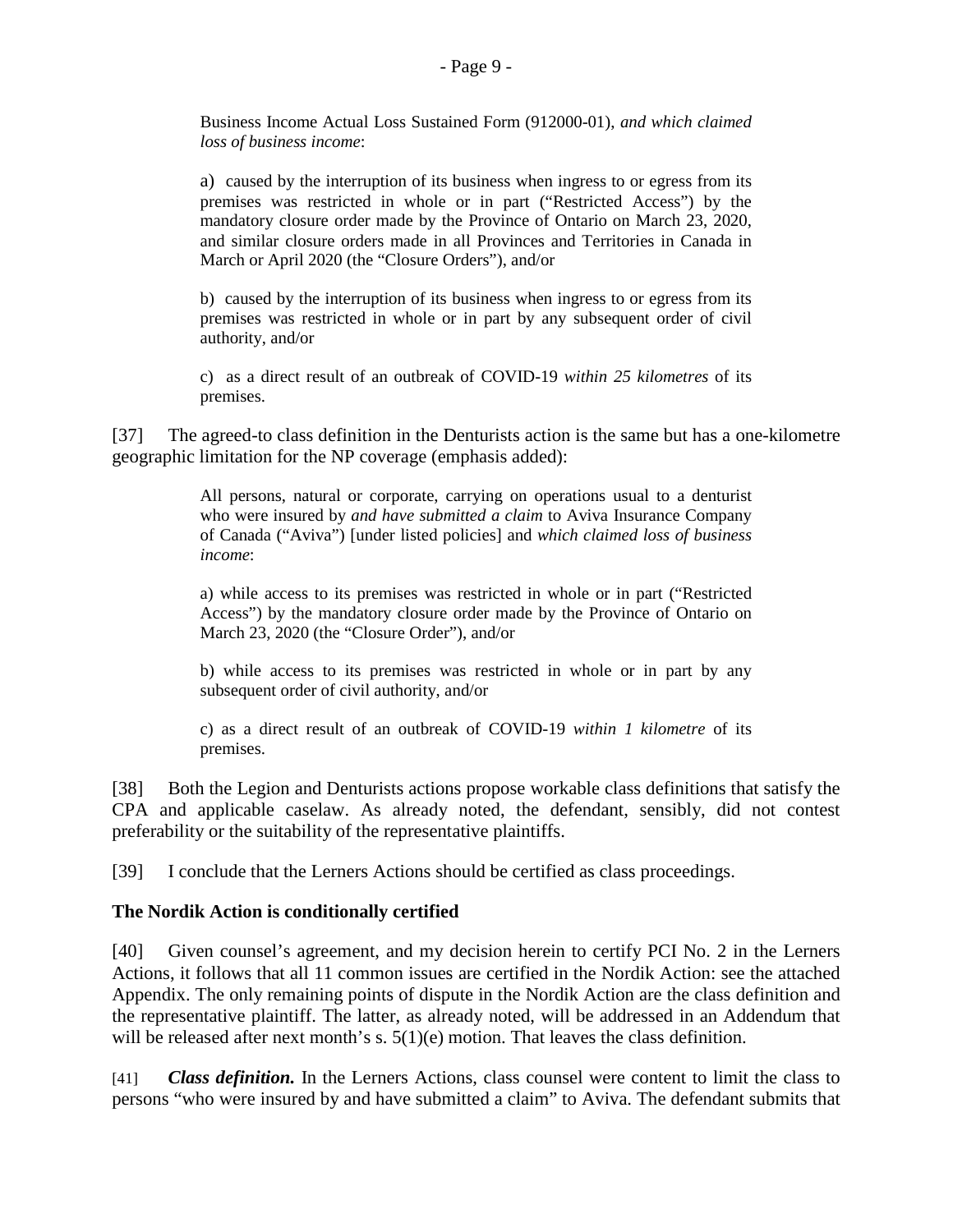the same class definition should be approved in the Nordik Action. Indeed, says the defendant, in the Nordik Action it would even accept a class definition that covers persons that "have submitted *or will submit* a claim". Aviva goes on to note, however, that it contests the inclusion of the more individually negotiated Manuscript and Subscription policies.

[42] Class counsel in the Nordik Action ask the court the certify the following class definition that is broader, not claims-based and that includes the Manuscript and Subscription policies (emphasis added):

> All persons, natural or corporate, who were insured by Aviva Insurance Company of Canada ("Aviva") under an "Aviva Policy" (as defined below) and *who sustained a loss of business income*:

a) caused by the interruption of their business when ingress to or egress from their premises was restricted in whole or in part ("Restricted Access") by the mandatory closure order made by the Province of Ontario on March 23, 2020, and other orders of civil authority in all Provinces and Territories (the "Closure Orders"); and/or

b) caused by the interruption of its business when ingress to or egress from its premises was restricted in whole or in part by any other orders of civil authority; and/or

c) as a direct result of an outbreak of COVID-19 within 25 kilometres of its premises.

"Aviva Policy" means: (i) Business Income Actual Loss Insurance Form 912000-01, Business Income Extended Form 912001-03, Business Income Limited Form 912002-03, Business Income Additional Coverage Form 912005- 01, or Business Income – Actual Loss Sustained (Broadform Perils) Form 402014-02, (ii) a Global Corporate Specialty insurance policy, (iii) Form H-001803 or Form H2, (iv) *a manuscript or subscription commercial policy for which Aviva is the lead insurer*, or (v) any other commercial property policy (collectively, the "Policies"), provided that such Policies include coverage for business income losses in respect of "Restricted Access", "Negative Publicity", "Damaged Reputation" and/or "BI Physical Damages" coverage.

[43] Dealing first with the Manuscript and Subscription policies, I agree with class counsel that Aviva's objection to their inclusion is unwarranted. The evidence of their own chief technical officer is that at least some of the policies in each of these categories contain "some form of RA and/or NP language" or "some equivalent of those clauses, as negotiated". The same witness also implied that most, if not all, contain the Physical Damage coverage. Class counsel offered one concession that is reflected in the class definition above — they have agreed to narrow the scope of the action to Subscription Policies in which Aviva is the lead insurer. This is a sensible concession.

[44] What about the core of the proposed class definition? The plaintiff defines the class, in essence, as any person insured under an Aviva BI policy who sustained a loss of business income caused by one or more of three specified occurrences (tracking the actual language of the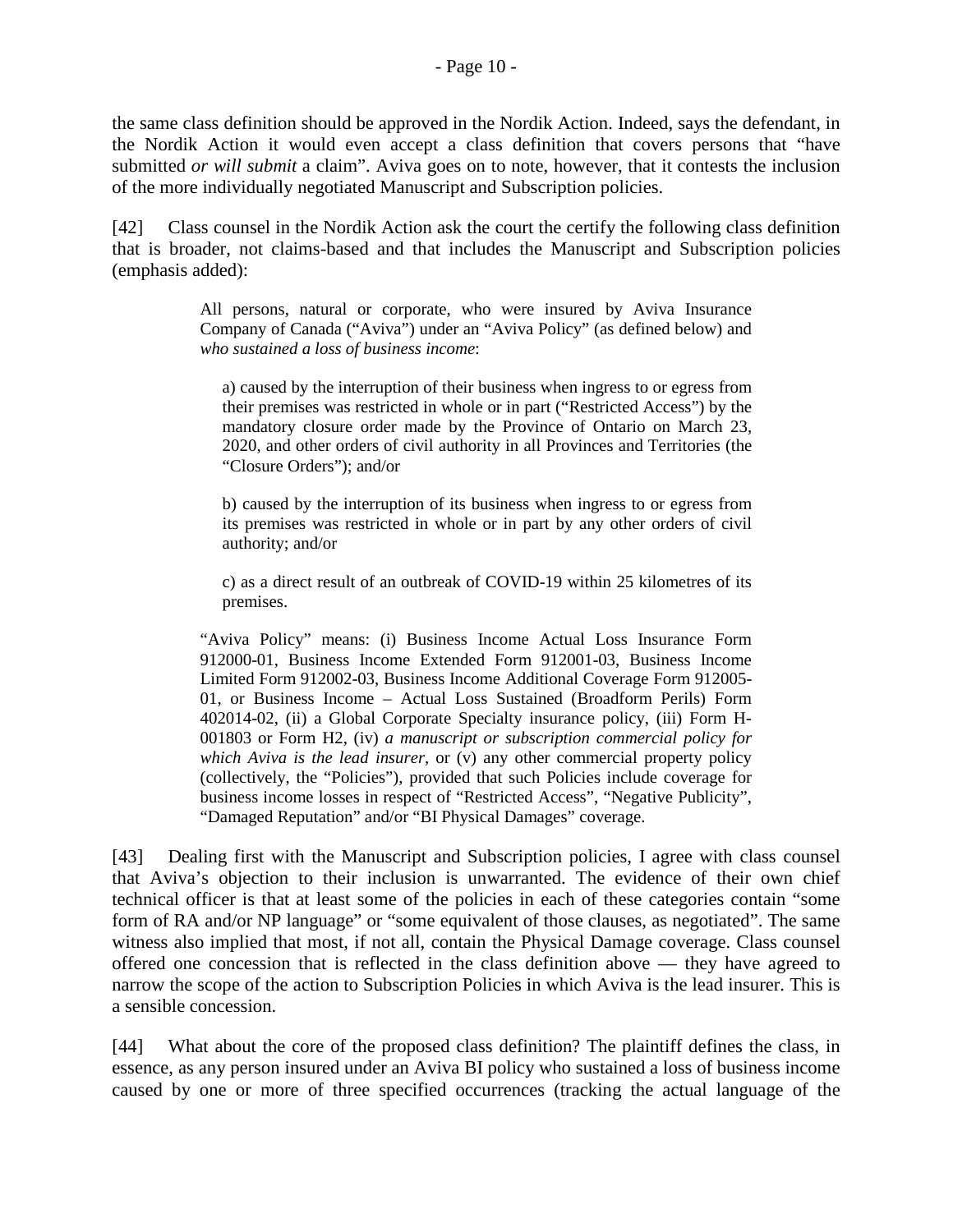respective coverage provisions). In other words, the proposed class definition includes anyone who sustained a loss of business income that falls within coverage.

[45] I agree with the defendant that amounts to is a merits-based class definition and as such cannot be certified. The law is clear that no one should not have to wait until a future adjudication to know if they are members of a proposed class action. Class membership must be defined using objective criteria and, as the Supreme Court of Canada noted in *Dutton,*[12](#page-10-0) "the criteria should not depend on the outcome of the litigation".[13](#page-10-1) This court made the same point in *Robertson*:

> [C]ircular [class] definitions referencing the merits of the claim ought to be avoided [because they] … make it difficult to identify who is a member of the class until the merits have been determined.[14](#page-10-2)

[46] Aviva says it would consent to a class definition that used the phrase "have submitted or will submit a claim". Here is Aviva's proposed class definition (emphasis added):

> All persons, natural or corporate, who were insured by and *have submitted or will submit an insurance claim* to Aviva Insurance Company of Canada ("Aviva") under an "Aviva Policy" (as defined below) *and who claimed or claim a loss of business income*:

> a) caused by the interruption of their business when ingress to or egress from their premises was restricted in whole or in part ("Restricted Access") by the mandatory closure order made by the Province of Ontario on March 23, 2020, and similar closure orders made in all Provinces and Territories in Canada in March or April 2020 (the "Closure Orders"); and/or

> b) caused by the interruption of its business when ingress to or egress from its premises was restricted in whole or in part by any other orders of civil authority or, in the case of Form H-001803 and Form H2, any other orders of civil authority or Public Health Authority or similar Authority [*Form H-001803 and Form H2 are the policies applicable to Hotels*]; and/or

> c) as a direct result of an outbreak of COVID-19 within 25 kilometres of its premises [*if the NP PCI is certified*].

[47] This proposed class definition provides class members with an immediate ability to selfidentify — they do not have to wait for a future merits-adjudication. Counsel in the Nordik Action, however, submit that the claims-based focus is unacceptable because it prejudges the

<span id="page-10-0"></span><sup>&</sup>lt;sup>12</sup> Western Canadian Shopping Centres Inc. v. Dutton, 2001 SCC 46.

<span id="page-10-1"></span><sup>13</sup> *Ibid.,* at para. 38.

<span id="page-10-2"></span><sup>14</sup> *Robertson v. Thomson Corp.* (1999) 43 OR (3d) 161 (Gen. Div.) at 14.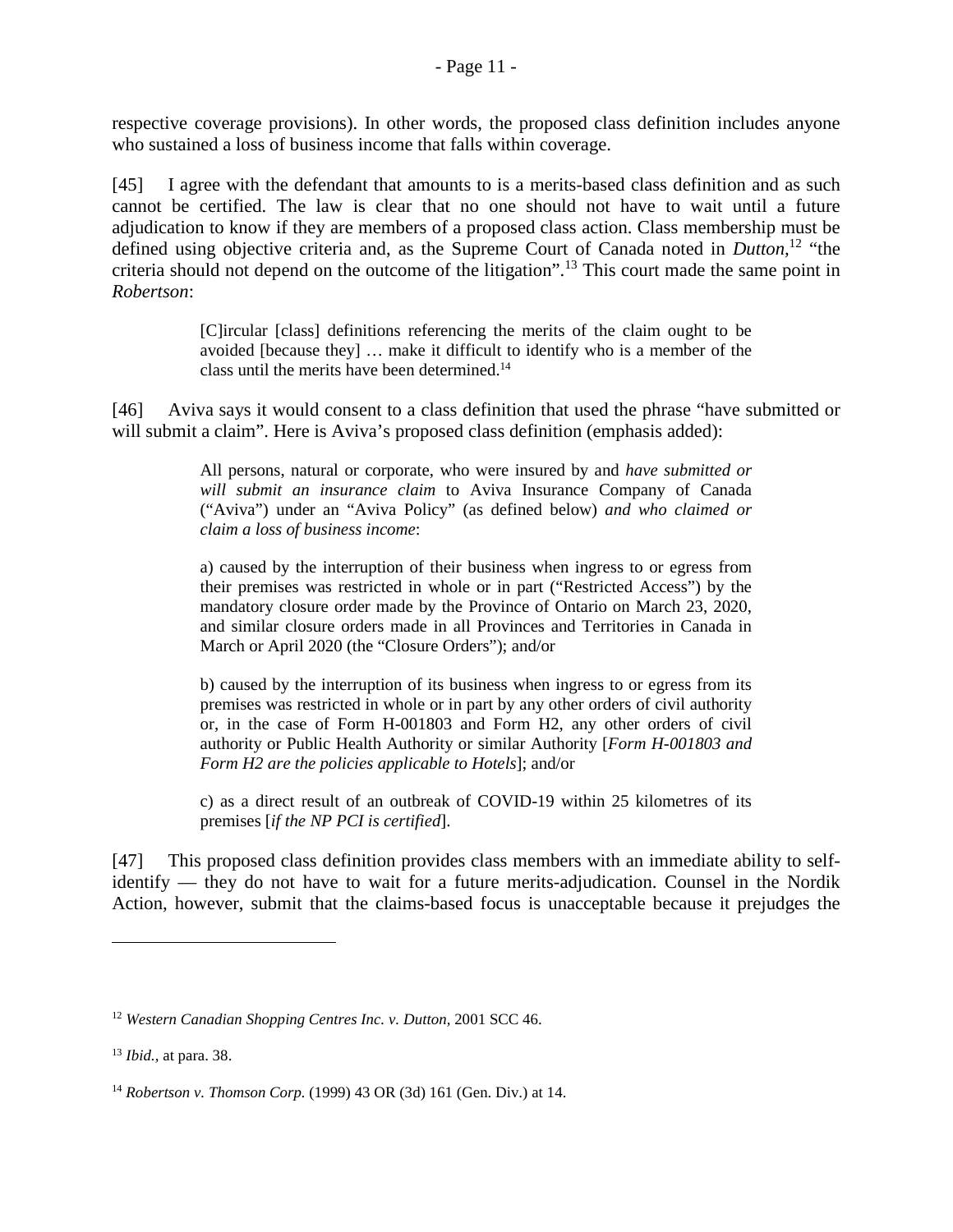issue of whether notice of a claim is required under the policies — that this is a matter that remains in dispute under the caselaw and should be resolved on the merits and not at certification.

[48] I understand and accept class counsel's concern about prejudging the notice question but, in my view, the answer for the purposes of class definition is found in class counsel's own letter of July 3, 2021:

> Nordik accepts that for Class Members to actually recover money from Aviva following a positive adjudication on the merits, they will have to submit a claim.

[49] Thus, class counsel correctly acknowledge that *eventually* (most likely at the individual damages stage) class members will be obliged to submit an insurance claim. This acknowledgement allows me to accept Aviva's proposed language, adding only the word "eventually" — that is, "have submitted or will *eventually* submit a claim". In this way, the legitimate dispute about notice requirements and even the 'relief from forfeiture' issue can sensibly be deferred to the last stage of (individual) adjudication.

[50] Aviva's proposed class definition as set out above is therefore certified with two small tweaks in the opening paragraph: "or will *eventually* submit a claim" and "or will *eventually*  claim a loss of business income". I hasten to add that if class counsel would still prefer a class definition that is not claims-based and can be stated without being merits-based, I will remain open to a viable proposal for amendment.

[51] This completes the first part of my reasons for certification. The second part (the Addendum) will soon follow.

## **Disposition**

[52] The two Lerners Actions (Legions and Denturists) are certified. The common issues are set out in the attached Appendix.

[53] The Nordik Action is conditionally certified and will be fully certified when I release the Addendum dealing with the representative plaintiff requirement.

[54] I will discuss costs and the parties' written submissions in this regard in the Addendum.

[55] I am obliged to all counsel for their assistance.

**Signed:** *Justice Edward Belobaba*

Notwithstanding Rule 59.05, this Judgment [Order] is effective from the date it is made, and is enforceable without any need for entry and filing. In accordance with Rules 77.07(6) and 1.04, no formal Judgment [Order] need be entered and filed unless an appeal or a motion for leave to appeal is brought to an appellate court. Any party to this Judgment [Order] may nonetheless submit a formal Judgment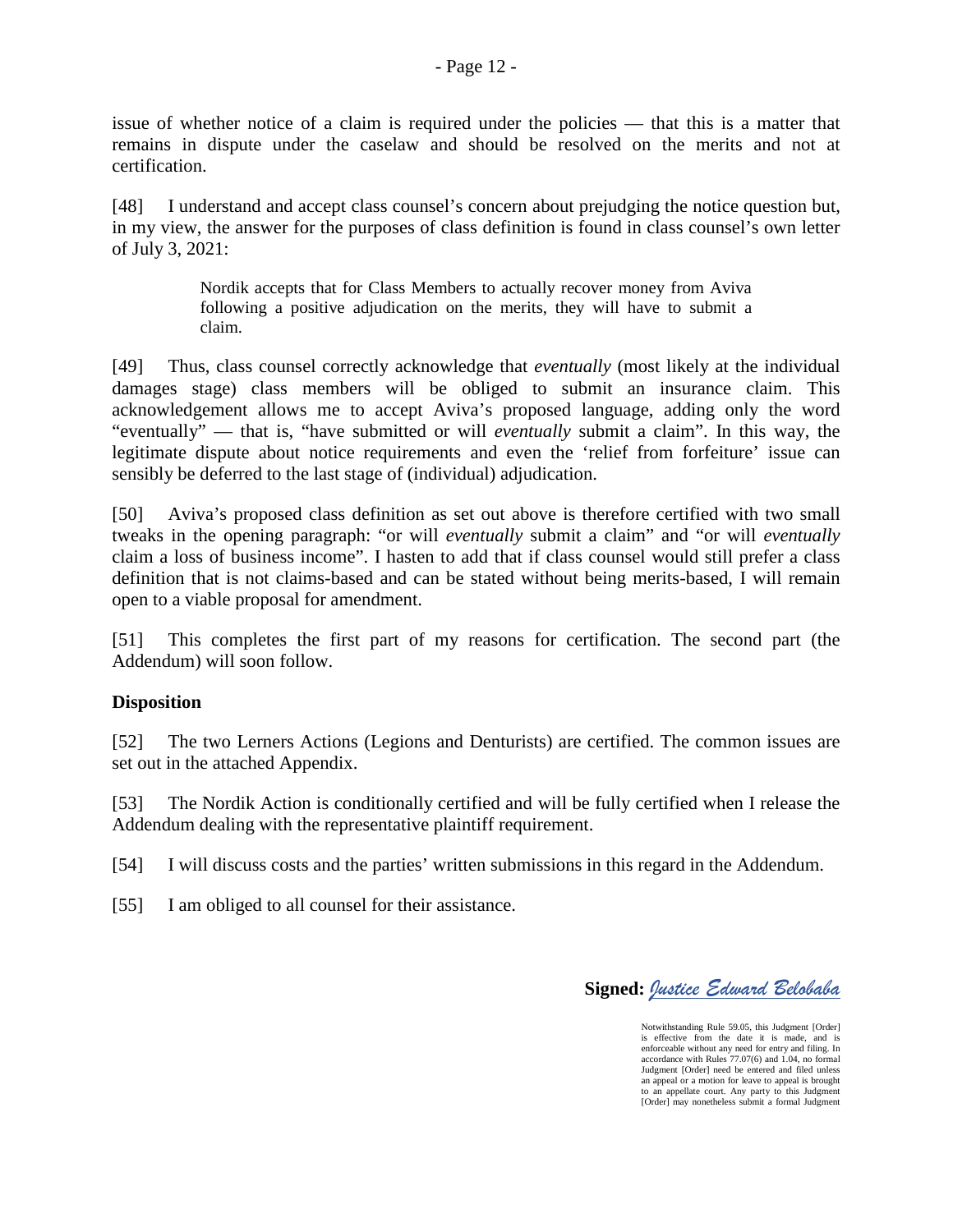[Order] for original signing, entry and filing when the Court returns to regular operations.

# **Appendix:**

# **Certified Common Issues**

## **Common Issues in the Lerners Actions and the Nordik Action**

- 1. Does loss of business income caused by the interruption of the "business" at the "premises" by order of civil authority or the advice of the Public Health Authority or similar authority, issued in response to COVID-19, including the Lockdown Orders or a subsequent order of civil authority restricting access in whole or in part to a Class Member's premises trigger coverage under the Restricted Access Coverage on the basis that:
	- a. the Order(s) constitute an order of civil authority and/or the advice of the Public Health Authority or similar authority;
	- b. the Order(s) restrict ingress to or egress from, or prohibit access to, the Class Member's premises, in whole or in part; and
	- c. the Order(s) result from, or were given as a direct result of, an outbreak of a contagious or infectious disease that is required by law to be reported to government authorities, or that is notifiable?
- 2. What constitutes an occurrence of an outbreak of a contagious or infectious disease within 25 km of a Class Member's premises, or such other distance as specified in the policy, required by law to be reported to government authorities that will trigger coverage under the supplemental Negative Publicity coverage for loss of business income sustained as a direct result of such occurrence?
- 3. If Class Members have coverage, when does the period of indemnity start to run?
- 4. If Class Members have coverage, can a Class Member claim period(s) of indemnity for each order of a civil authority issued in response to COVID-19 restricting ingress to or egress from a Class Member's premises or each outbreak of COVID-19 within 25 kilometres of the Class Member's premises, or such other distance as specified in the policy?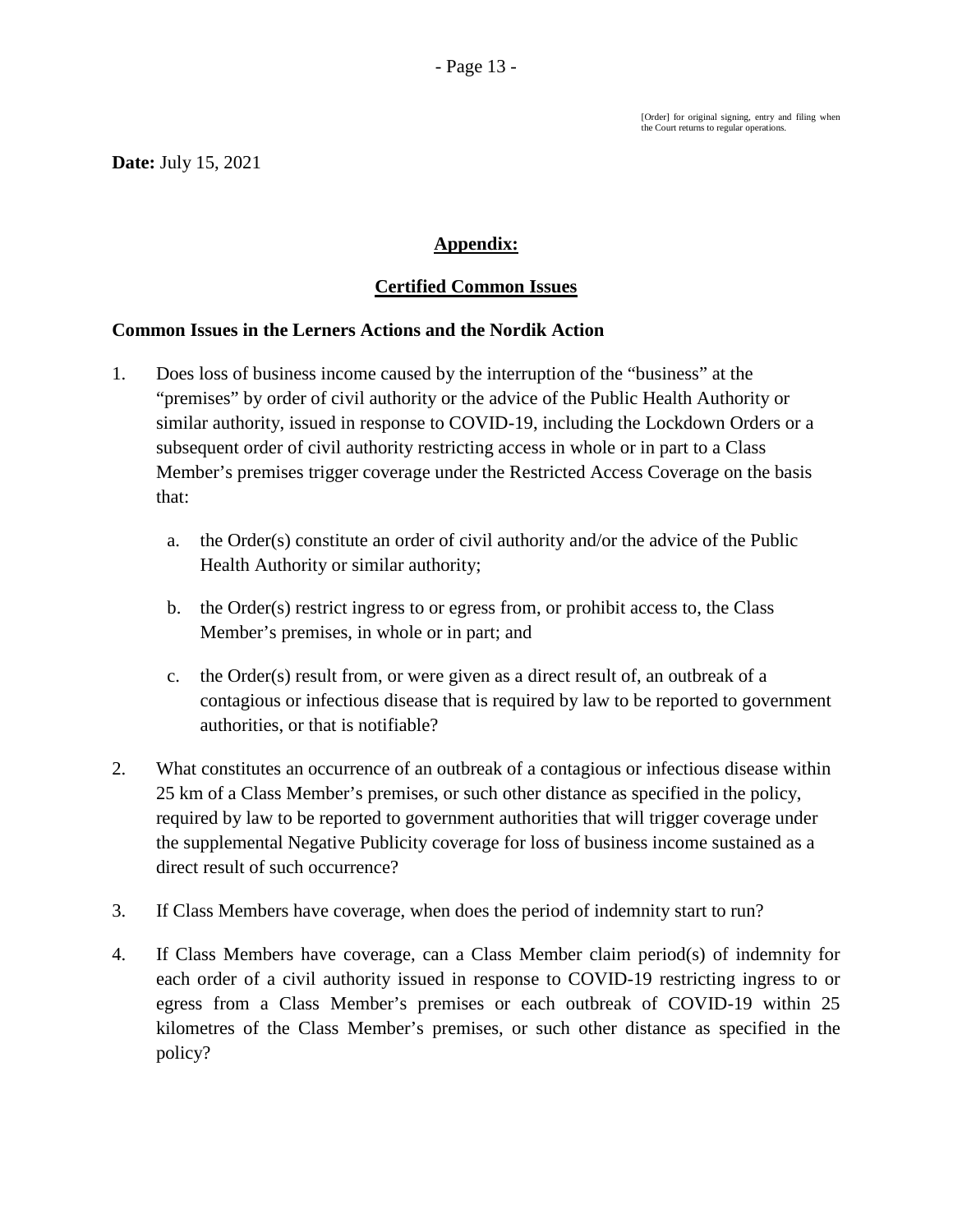- 5. Is the quantification of actual loss of "business income" sustained in the Restricted Access Coverage or the Negative Publicity Coverage subject to the "Measure of Recovery" and/or the definitions in that form relating to the calculation of Business Interruption losses, including the "Business income percentage" and "Expected Revenue" clauses?
- 6. If Class Members have coverage, are Class Members entitled to coverage under their policies for accountants' fees incurred for producing particulars or details or other proofs, information or evidence as may be required by the defendants for the purpose of investigating or verifying any claim and reporting that such particulars or details are in accordance with the Class Member's accounting records?
- 7. To what extent, if any, is any government assistance, subsidies or other government benefits, which Class Members received or were eligible to receive, to be considered in quantifying Class Members' losses?

## **Additional Common Issues in the Nordik Action**

- 8. Do the restrictions placed on Class Members' access to their insured premises, and/or on access to the premises of "contributing businesses", by the Lockdown Orders constitute "physical loss of or damage to" those premises within the meaning of the Policies? If so, does an exclusion for the peril of "loss of use or occupancy" apply?
- 9. Are the defendants prevented from relying on any statutory or policy-based limitation periods or other conditions, on the basis that the defendants have breached their duties of care and/or good faith to Class Members?
- 10. In quantifying Class Members' losses, are the defendants entitled to take into account any COVID-19-related impacts on the economy generally or the Class Member's business specifically?
- 11. In quantifying Class Members' losses, are the defendants entitled to offset or otherwise take into account the performance of the Class Members' business after the period for which coverage is claimed?

**Note One:** For purposes of the Common Issues, the following definitions apply:

*Restricted Access Coverage* means: the "Restricted Access" coverage found in the Aviva Enterprise policy, the "Restricted Access made necessary by a Civil Authority or Public Health Authority or similar authority" coverage found in the Gallagher Aviva hotel policy, as well as any other similar coverages found in any other Aviva policies, including but in no way limited to program polices, manuscript polices, GCS policies, and subscription policies.